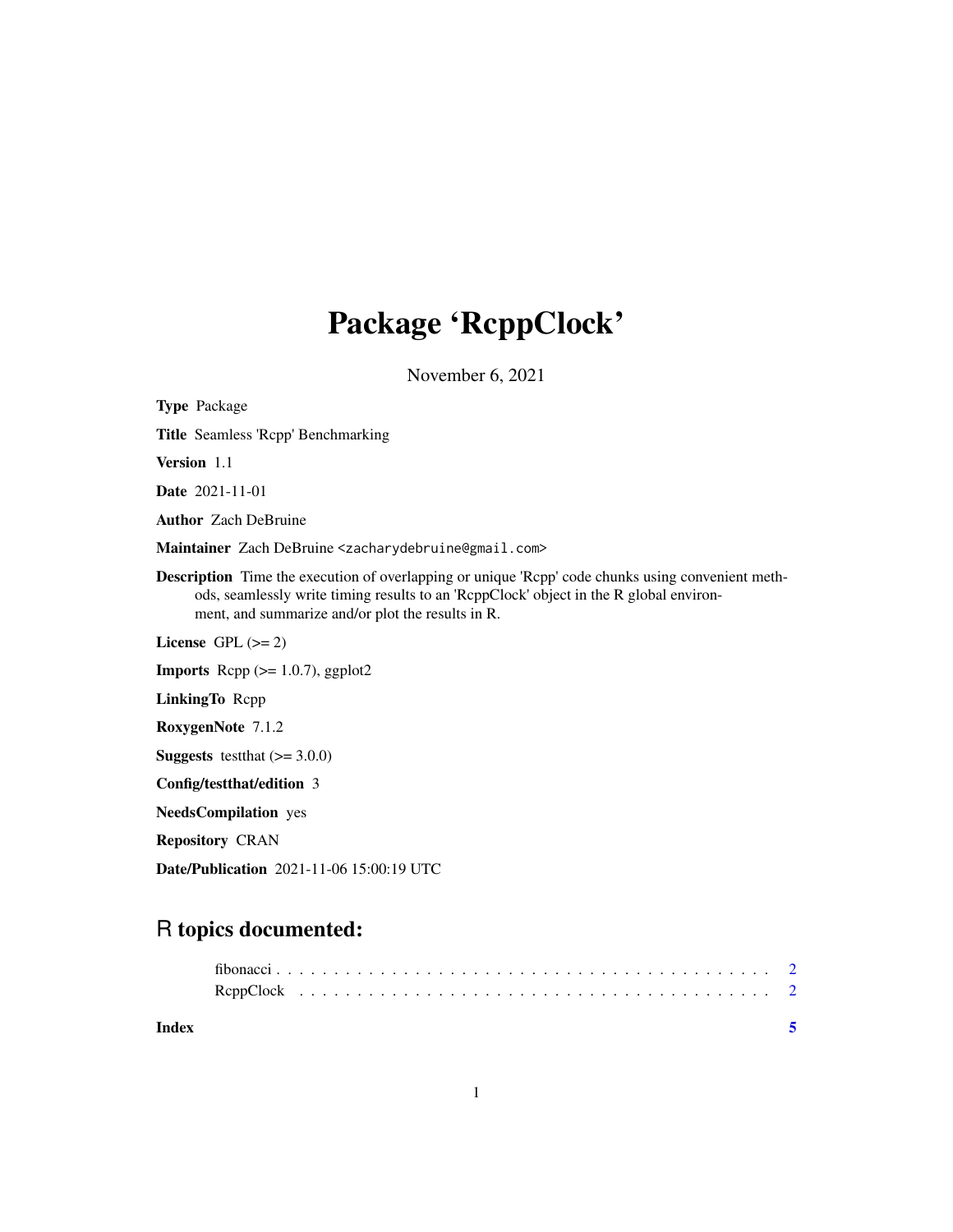<span id="page-1-1"></span><span id="page-1-0"></span>

#### Description

Time the computation of fibonacci numbers

#### Usage

fibonacci(n, reps = 10L)

#### Arguments

| n.   | vector giving integers for which to compute the fibonacci sum |
|------|---------------------------------------------------------------|
| reps | number of replicates for timing                               |

#### Details

The function being timed is the following:

int fib(int n) { return ((n <= 1) ? n : fib(n -1) + fib(n -2)); }

Runtime for computations less than n = 25 is nearly unmeasurable.

#### Examples

fibonacci( $n = c(25:35)$ , reps = 10) # this function creates a global environment variable "clock" # that is an S3 RcppClock object clock plot(clock) summary(clock, units = "ms")

#### RcppClock *RcppClock*

#### Description

Time Rcpp functions and summarize, print, and plot runtime statistics

#### Usage

```
## S3 method for class 'RcppClock'
summary(object, units = "auto", ...)
## S3 method for class 'RcppClock'
print(x, \ldots)## S3 method for class 'RcppClock'
plot(x, \ldots)
```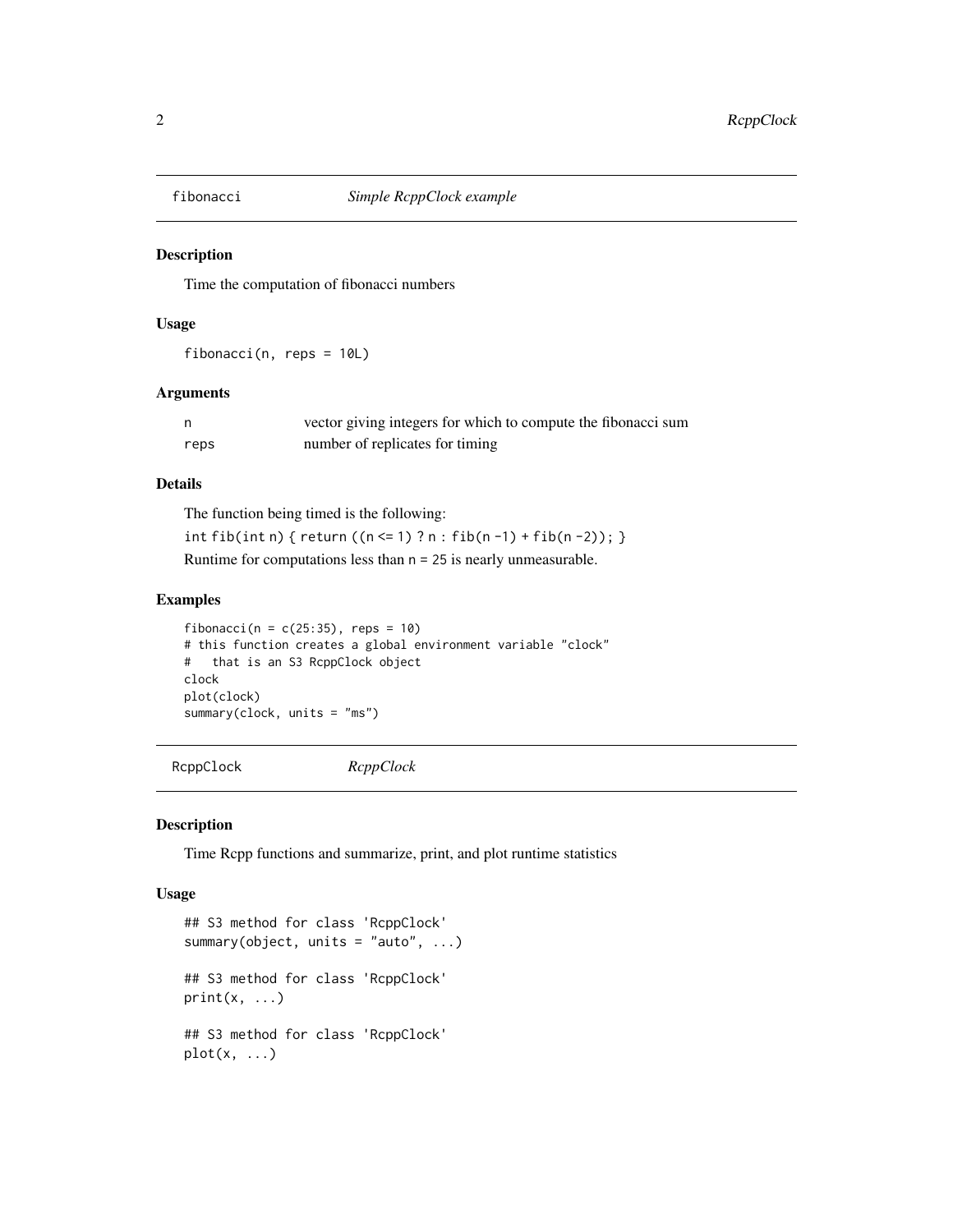#### <span id="page-2-0"></span>RcppClock 3

#### Arguments

| object       | ReppClock object                                                                                   |
|--------------|----------------------------------------------------------------------------------------------------|
| units        | nanoseconds ("ns"), microseconds ("us"), milliseconds ("ms"), seconds ("s"),<br>or auto $("auto")$ |
| $\cdots$     | arguments to other functions                                                                       |
| $\mathsf{x}$ | ReppClock object                                                                                   |

#### Details

See https://github.com/zdebruine/RcppClock/readme.md for information on how to use the package.

#### RcppClock functions

See the RcppClock README on https://github.com/zdebruine/RcppClock#readme for basic usage examples.

When the Rcpp Rcpp::clock::stop() method is called in Rcpp code, an S3 RcppClock object will be created in the global environment. This object contains three methods:

- summary: computes runtime summary statistics and returns a data.frame
- print: runs summary and then prints the resulting data.frame
- plot: a ggplot2 violin plot with jitter points showing runtimes for each expression

The [fibonacci](#page-1-1) function is a simple example of how to use RcppClock. See the source code on github.com/zdebruine/RcppClock/src/fibonacci.cpp

#### See Also

#### [fibonacci](#page-1-1)

#### Examples

```
library(RcppClock)
fibonacci(n = 25:35, reps = 10)
# this function creates a global environment variable "clock"
# that is an S3 RcppClock object
clock
plot(clock)
summary(clock, units = "ms")
## Not run:
# this is the Rcpp code behind the "fibonacci" example function
```{Rcpp}
//[[Rcpp::depends(RcppClock)]]
#include <RcppClock.h>
int fib(int n) {
return ((n <= 1) ? n : fib(n - 1) + fib(n - 2));
```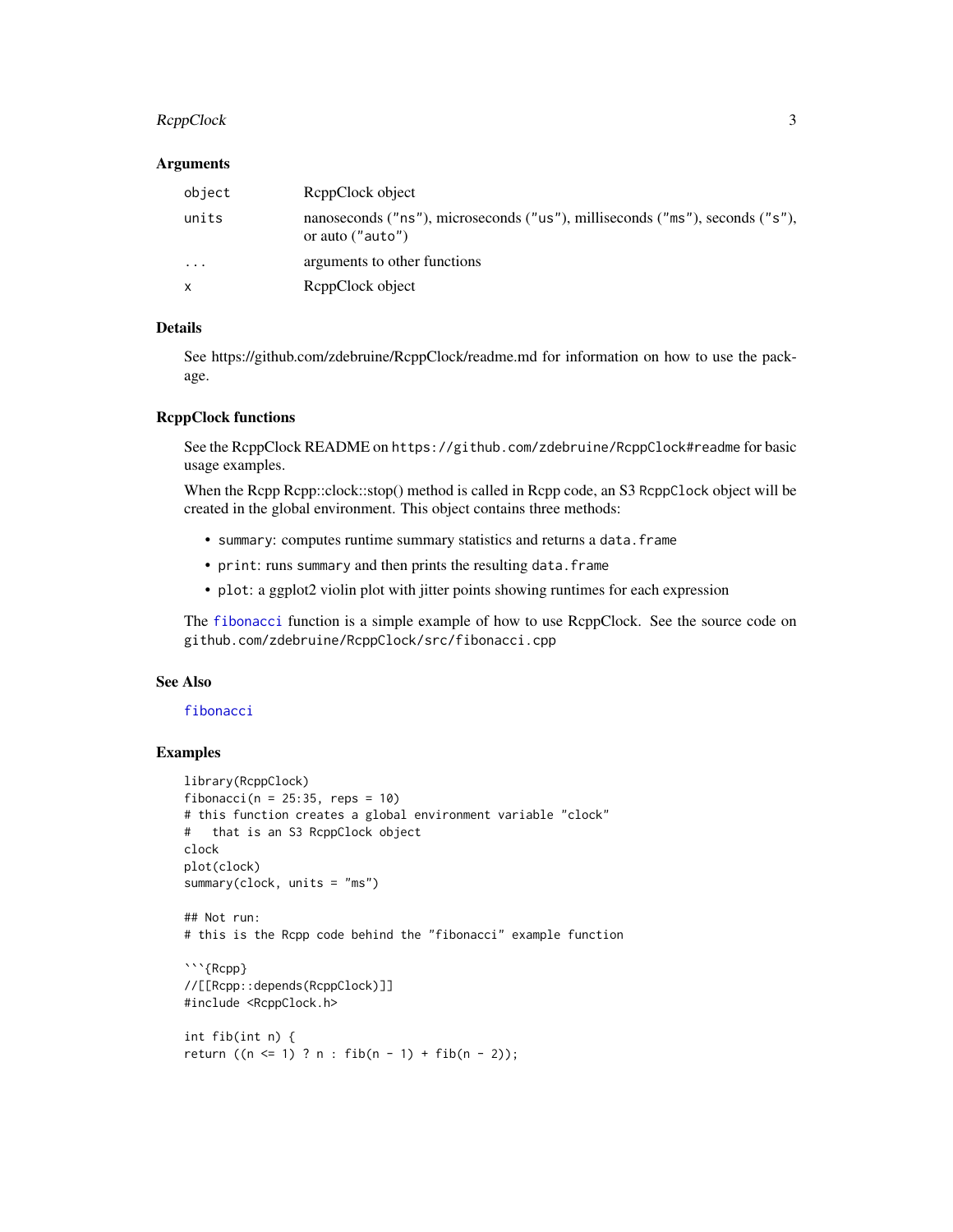```
}
//[[Rcpp::export]]
void fibonacci(std::vector<int> n, int reps = 10) {
 Rcpp::Clock clock;
 while(reps-- > 0){
   for(auto number : n){
      clock.tick("fib" + std::to_string(number));
     fib(number);
     clock.tock("fib" + std::to_string(number));
    }
 }
clock.stop("clock");
}
\sum
```
## End(Not run)